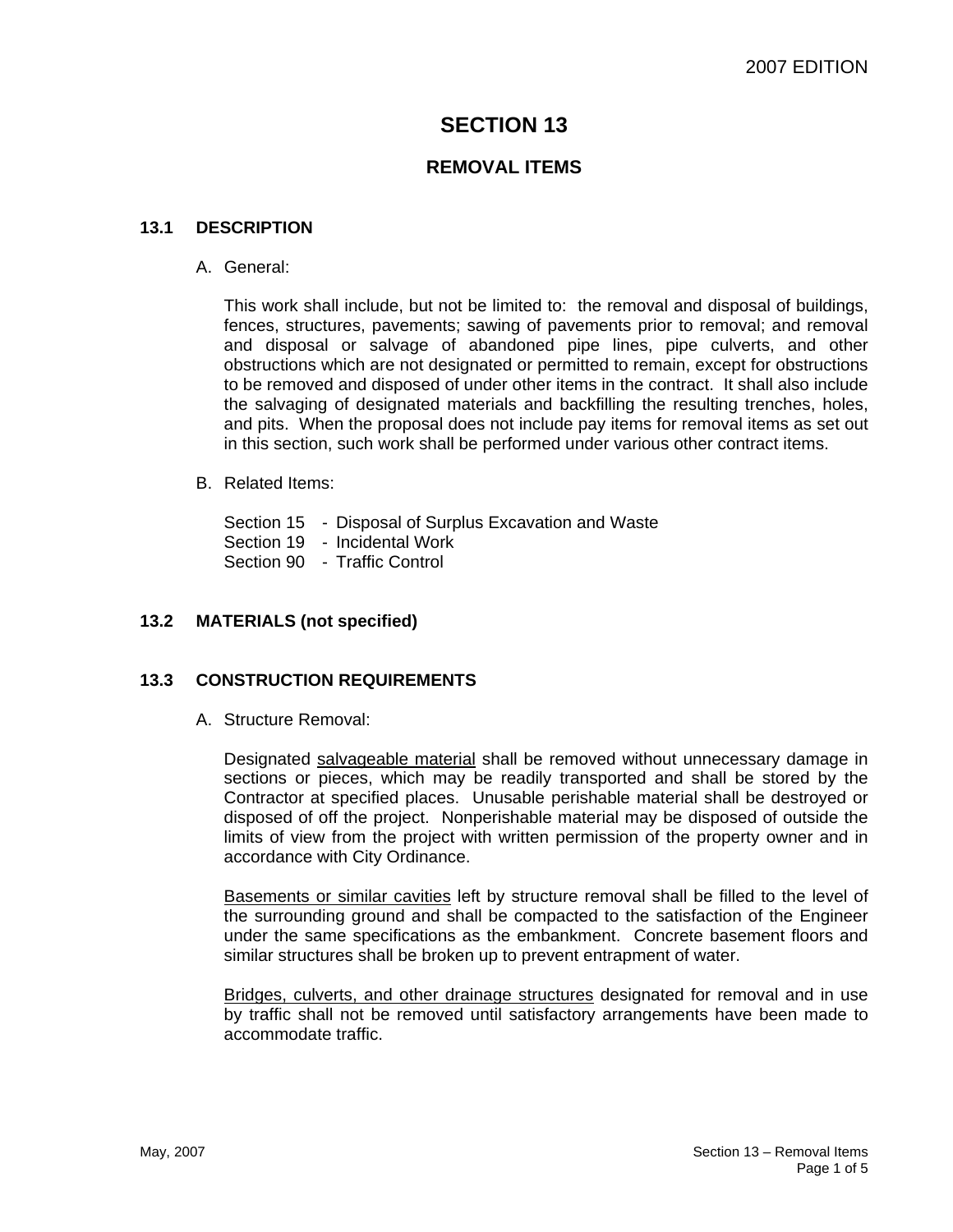Unless otherwise directed, the substructures of existing bridges, culverts, and other drainage structures shall be removed down to the flow line of watercourse. Those parts outside of the stream shall be removed one (1) foot below natural ground surface. Where such portions of existing structures are within the limits of a new structure, they shall be removed as necessary to accommodate the construction of the proposed structure.

Steel bridges and wood bridges, if designated, shall be dismantled without damage. Structures designated to become the property of the Contractor shall be removed to an approved site.

Blasting or other operations necessary for the removal of an existing structure or obstruction, which may damage new construction, shall be completed prior to placing the new work. Blasting shall be accomplished according to the requirements stated in Section 7.

Pipe to be re-laid shall be removed, transported to a location approved by the Engineer and stored, when necessary, so that there will be no damage before relaying. The Contractor will be required to replace sections of pipe damaged by his negligence.

In removing manholes, catch basins, and drop inlets, any live sewers connected with them shall be rebuilt and properly reconnected. Satisfactory by-pass service shall be maintained during such construction operations. Any work on or removal of sanitary sewer or water facilities shall conform to Sections 8, 9,and 11.

B. Paving Surface Removal: In removing pavement, curb, gutter, sidewalk, and similar structures where portions of the existing structures are to be left in the finished work, the old structure shall be removed to an existing joint or saw cut, and chipped, if necessary, to a true line with a vertical face. Openings in the existing pavement shall be made, by sawing to full depth of the pavement.

Protection of Existing Surface: Use of steel faced or shod equipment without adequate padding to prevent damage to the existing pavement shall be at the Contractor's risk. Extra care shall be taken to prevent damage from excavator, loader bucket, or other equipment edges/teeth when placing or removing trench spoil or materials piles. Damaged pavement because of the Contractor's equipment shall be repaired or replaced at no additional cost to the City.

Saw cutting of the pavement structure ahead of excavation operations shall be required to confine pavement damage to the limits of the trench or excavation. Initial saw cuts shall be made a minimum of one foot outside of the anticipated trench width or removal area. Asphalt or Portland concrete pavement shall be cut to full depth. Pavement removal limits shall be approved by the Engineer prior to sawing.

A second saw cut located one foot outside the trench limits will be required for all asphalt concrete removals. These second, final pavement saw cuts shall be full depth and shall be one (1) foot outside the initial cut. Final saw cuts shall provide a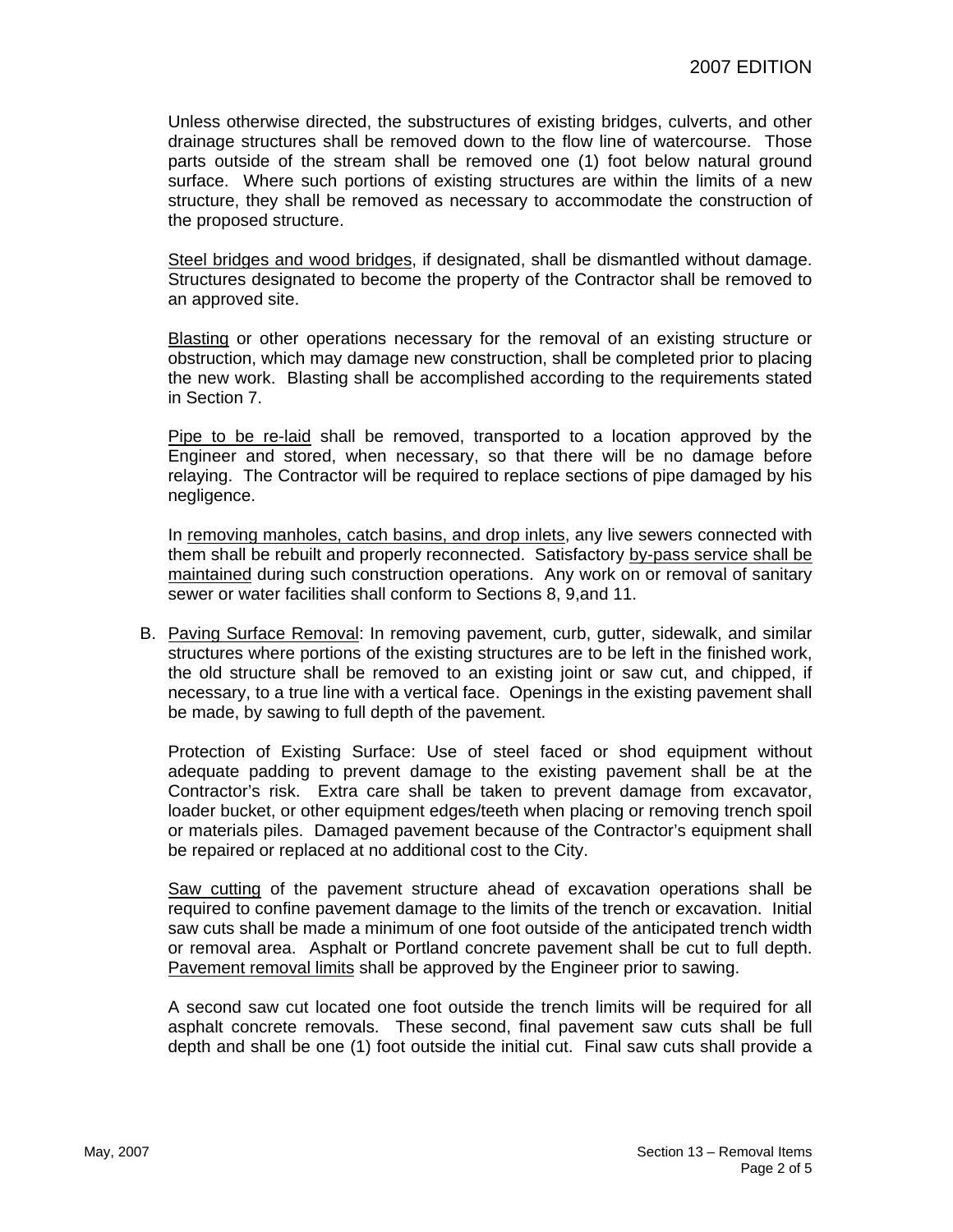smooth vertical face, against which to resurface. Care shall be taken to prevent damage to the newly cut edge.

Final removal area limits for Portland cement concrete excavation shall be as approved by of the Engineer. Minimum width of final removal shall be  $\frac{1}{2}$  panel on large panels and full panel on small panels.

If undermining of the asphalt concrete pavement edge occurs at any time during the construction, such undermined pavement must be saw cut back and removed to form a square edge and a straight and even alignment to a horizontal distance of at least one (1) foot beyond the edge of the undermined area. Removals for Portland cement concrete that has become undermined shall be as directed by the Engineer.

Where the existing street contains special subsurface drains or soil support fabric and where plans call for portions of such to remain, be extended, or be repaired, special removal techniques shall be as follows:

Streets that utilize basecourse over an engineering soil support fabric shall, upon removal of the asphalt or concrete pavement, be generally excavated down to the fabric with sufficient care to leave the fabric undamaged. Once the basecourse is removed, the fabric shall be cut allowing sufficient material to patch or connect to, the fabric laid back and the area excavated and backfilled with care to prevent damage to the fabric. When backfill is complete to the level of the fabric, the laid back fabric edges shall be laid flat over the backfilled area and covered with a new piece of similar fabric so that the edge of existing fabric is overlapped with new fabric to a minimum width of one and one half  $(1 \frac{1}{2})$  feet on either side of the undamaged, existing fabric edge. If the soils support fabric is inadvertently damaged by the Contractor, the Contractor shall notify the Engineer of the damage so that the Engineer may examine the extent of damage and direct the repair. Such repair shall be performed to the satisfaction of the Engineer and at the expense of the Contractor.

Special subsurface drains damaged by construction shall be repaired in kind at no expense to the City unless otherwise indicated in the Contract Documents.

**Established drainage in the street, alley, or drainage ditch must be maintained by the** Contractor during his construction operations. Contractor shall take necessary precautions to prevent drainage from running into the excavation.

Street and traffic signs within the excavation area shall be removed by the Contractor and delivered to the Rapid City Sign Shop. Care shall be taken to prevent damage to the signs, posts or hardware. New signs not specifically called out in the plans to be installed by the Contractor shall be erected by Sign Shop Personnel upon notification by the Contractor to the Traffic Operations Engineer that construction is sufficiently completed to enable sign installation. The Contractor shall give no less than twenty-four (24) hours' notice to the Traffic Operations Engineer.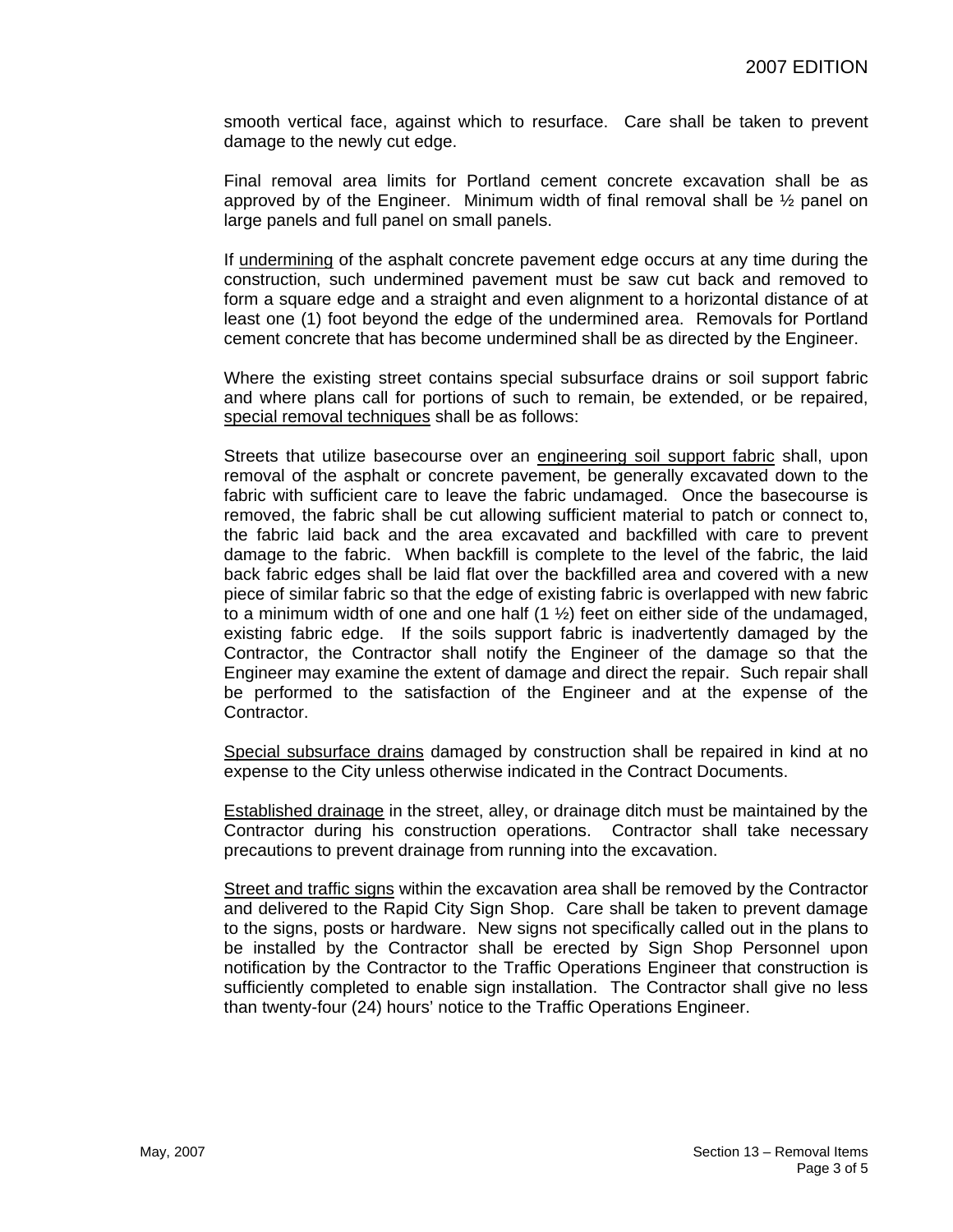Monuments, property pins, survey referenced points, and benchmarks shall not be disturbed without specific written permission from the Engineer. Any such markers disturbed without permission shall be replaced at the Contractor's expense by a licensed land surveyor.

City construction project plans will indicate known, existing monuments that are scheduled to be disturbed, demolished or removed.

Damage to the property of others, such as fences, trees, shrubs, lawns, sidewalks, etc. shall be repaired or replaced at the Contractor's expense, unless removal of such is shown on the plans or written permission was first obtained from the Engineer.

Monuments, property pins, survey referenced points, and benchmarks shall not be disturbed without written permission from the Engineer. Any such markers disturbed without permission, shall be replaced at the Contractor's expense, by a licensed land surveyor.

#### C. Dirt/Dust Control

All activities associated with this contract shall conform to Rapid City Municipal Ordinance Chapters 8.34 through 8.44 and/or Pennington County Ordinance No. 12. The Contractor shall make every reasonable effort to minimize fugitive dirt or dust from construction activities. The Engineer may require the Contractor to water or take other actions necessary to prevent blowing dirt and/or dust and other nuisance conditions.

#### **13.4 METHOD OF MEASUREMENT**

When the contract stipulates that payment will be made for removal of obstructions on a lump sum basis, the plans will list in detail the items to be removed.

When the contract stipulates that payment will be made for the removal of specific items on a unit basis, measurement will be made by the unit, stipulated in the contract.

When removal of pipe is to be made on a unit basis, the quantity will be measured in linear feet to the nearest tenth (0.1) foot. Quantities will be determined by measuring in place prior to removal. Flared end sections will be measured in linear feet at the flow line as part of overall length of pipe.

When removal of AC or PCC pavement or sidewalk is to be made on a unit basis, the quantity will be measured in square feet or square yards to the square foot or nearest tenth (0.1) square yard. Quantities will be determined by measuring in place prior to removal.